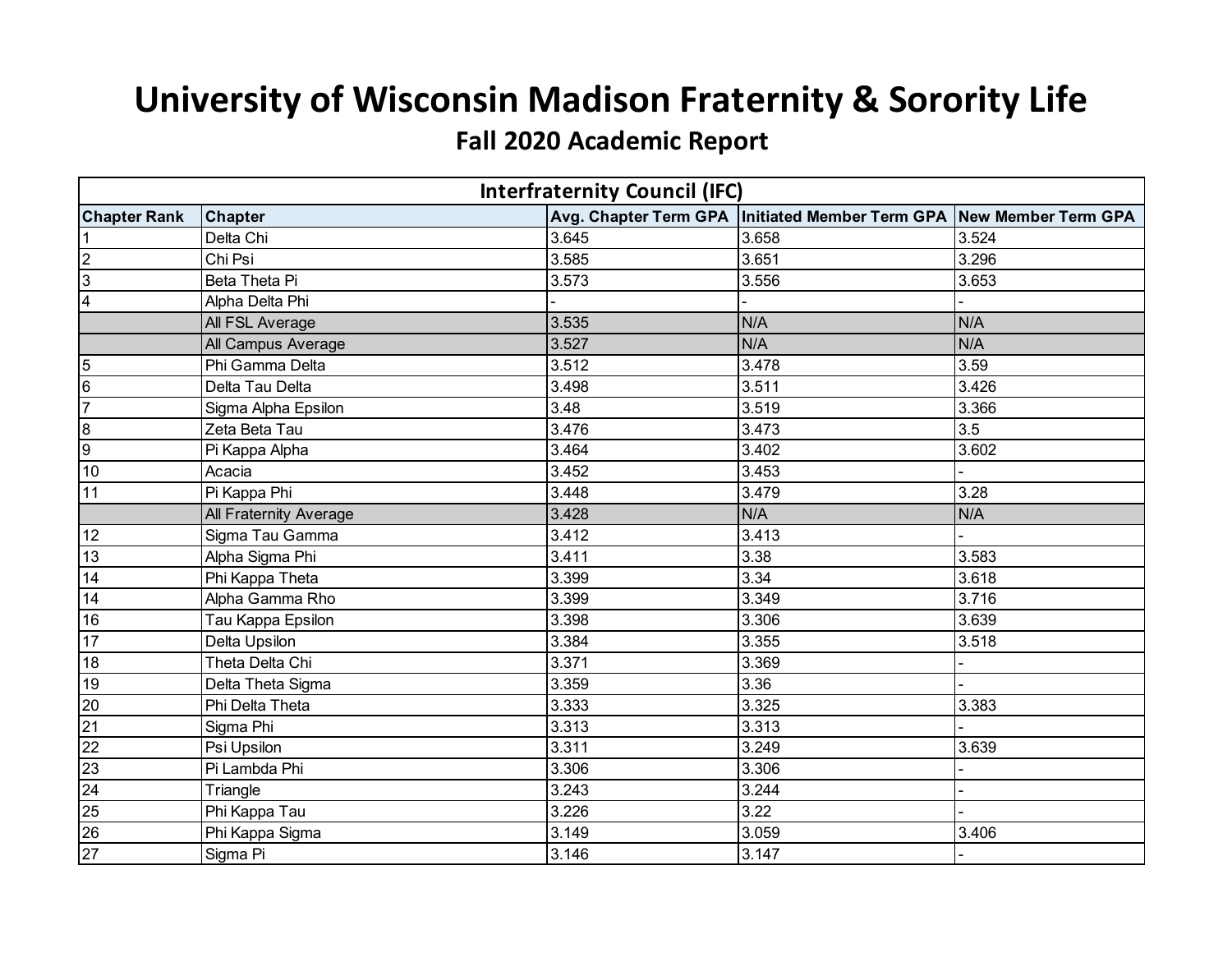| <b>Multicultural Greek Council (MGC)</b> |                                                  |       |                                                                         |       |  |
|------------------------------------------|--------------------------------------------------|-------|-------------------------------------------------------------------------|-------|--|
| <b>Chapter Rank</b>                      | <b>Chapter</b>                                   |       | Avg. Chapter Term GPA   Initiated Member Term GPA   New Member Term GPA |       |  |
|                                          | Sigma Psi Zeta Sorority, Inc.                    | 3.613 | 3.661                                                                   |       |  |
|                                          | All Sorority Average                             | 3.593 | N/A                                                                     | N/A   |  |
|                                          | All FSL Average                                  | 3.535 | N/A                                                                     | N/A   |  |
|                                          | All Campus Average                               | 3.527 | N/A                                                                     | N/A   |  |
|                                          | Delta Phi Lambda Sorority, Inc.                  | 3.43  | 3.381                                                                   | 3.515 |  |
|                                          | <b>All Fraternity Average</b>                    | 3.428 | N/A                                                                     | N/A   |  |
|                                          | Chi Sigma Tau National Fraternity, Inc.          | 3.412 | 3.413                                                                   |       |  |
|                                          | 4 Kappa Delta Chi Sorority, Inc.                 | 3.402 | 3.716                                                                   | 3.044 |  |
|                                          | 5 alpha Kappa Delta Phi Sorority, Inc.           | 3.339 | 3.339                                                                   |       |  |
|                                          | 6 Lambda Theta Alpha Latin Sorority, Inc.        | 3.206 | 3.207                                                                   |       |  |
|                                          | Sigma Lambda Beta International Fraternity, Inc. | 3.149 | 3.184                                                                   |       |  |
|                                          | 8 Lambda Theta Phi Latin Fraternity Inc.         | 3.146 | 3.148                                                                   |       |  |
|                                          | 9 Alpha Pi Omega Sorority, Inc.                  | 2.934 | 2.934                                                                   |       |  |
|                                          | 10 Gamma Alpha Omega Sorority, Inc.              | 2.907 | 3.082                                                                   |       |  |
|                                          | 11 Lambda Phi Epsilon Fraternity, Inc.           | 2.879 | 2.879                                                                   |       |  |
|                                          | 12 Sigma Lambda Gamma National Sorority, Inc.    | 2.868 | 2.869                                                                   |       |  |

| <b>National Pan-Hellenic Council (NPHC)</b> |                                  |       |                                                                     |      |  |
|---------------------------------------------|----------------------------------|-------|---------------------------------------------------------------------|------|--|
| <b>Chapter Rank</b>                         | <b>Chapter</b>                   |       | Avg. Chapter Term GPA Initiated Member Term GPA New Member Term GPA |      |  |
|                                             | Alpha Kappa Alpha Sorority, Inc. | 3.669 | 3.67                                                                |      |  |
|                                             | <b>All Sorority Average</b>      | 3.593 | N/A                                                                 | IN/A |  |
|                                             | All FSL Average                  | 3.535 | N/A                                                                 | IN/A |  |
|                                             | All Campus Average               | 3.527 | N/A                                                                 | IN/A |  |
|                                             | <b>All Fraternity Average</b>    | 3.428 | N/A                                                                 | IN/A |  |
| 2                                           | Delta Sigma Theta Sorority Inc.  | 3.274 |                                                                     |      |  |
|                                             | Kappa Alpha Psi Fraternity, Inc. | 3.145 | 3.146                                                               |      |  |
| 4                                           | Alpha Phi Alpha Fraternity Inc.  | 3.137 | 3.137                                                               |      |  |
| 5                                           | Zeta Phi Beta Sorority Inc.      |       |                                                                     |      |  |
| 6                                           | Phi Beta Sigma Fraternity Inc.   | 3.007 | 3.007                                                               |      |  |